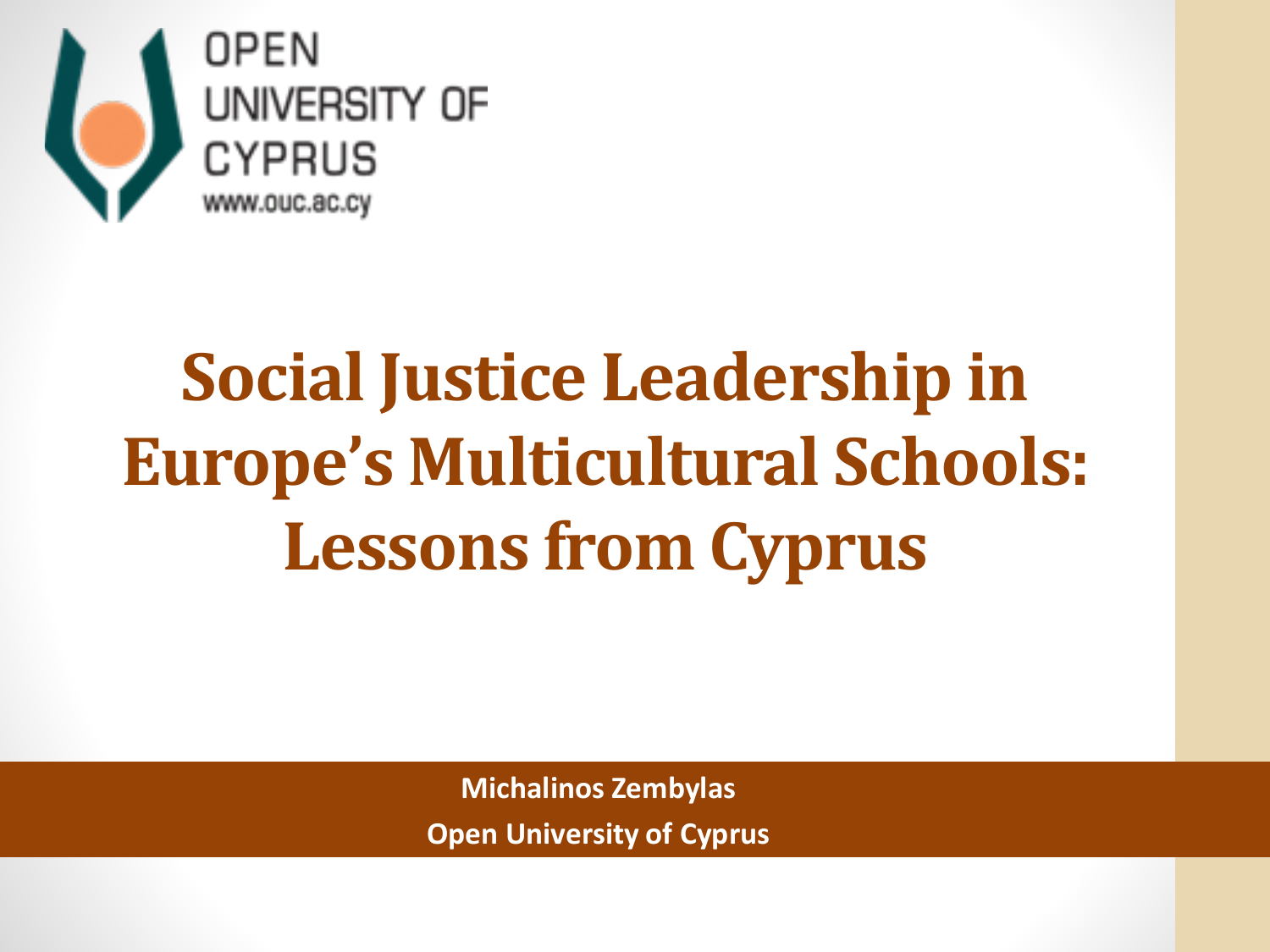# Introduction

- Significant challenges for educational leadership in multicultural societies (Dimmock & Walker, 2005; Pitre, 2014)
- A growing body of leadership research (e.g., Bogotch & Shields, 2014; DeMatthews & Mawhinney, 2014; Furman, 2012; Potter, Torres, & Briceno, 2014; Taysum & Gunter, 2008) Calls for educational leaders to be social justice advocates
- •'**Social justice leadership**': principals who make issues of social justice and unequal conditions of schooling central to their leadership vision and practice (Theoharis, 2007, 2009)

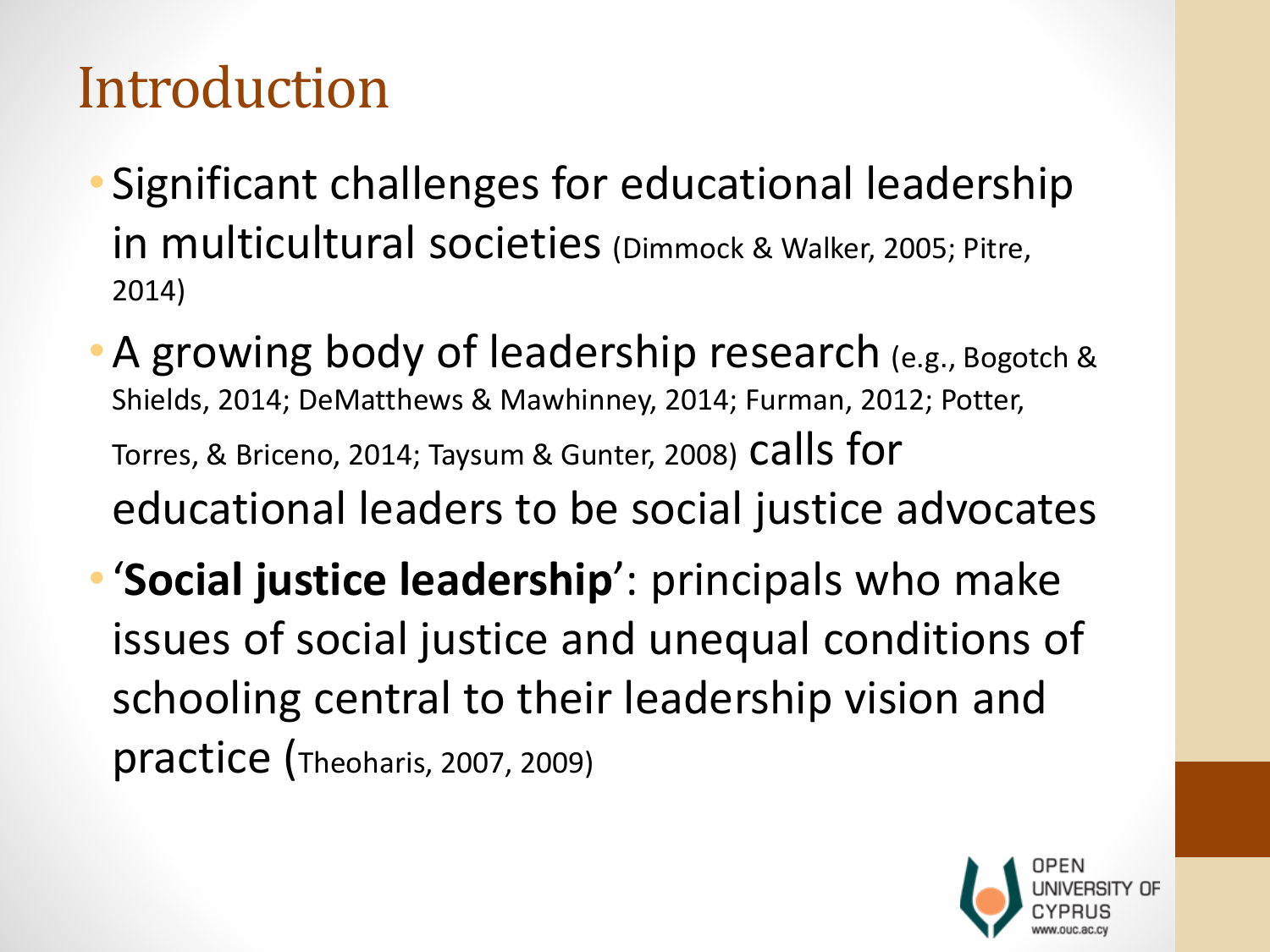# Why Cyprus?

- **Cyprus**: a deeply divided society, troubled by an 'intractable conflict' (Bar-Tal, 2007)  $\rightarrow$  impact on Cypriots' understanding of justice
- •Increasing number of migrants and refugees arriving on the island in recent years due to regional wars and conflicts
- It is necessary to recognize how these sociocultural and political realities contribute to or reinforce educational inequity to understand the challenges that social justice leaders face within a given country

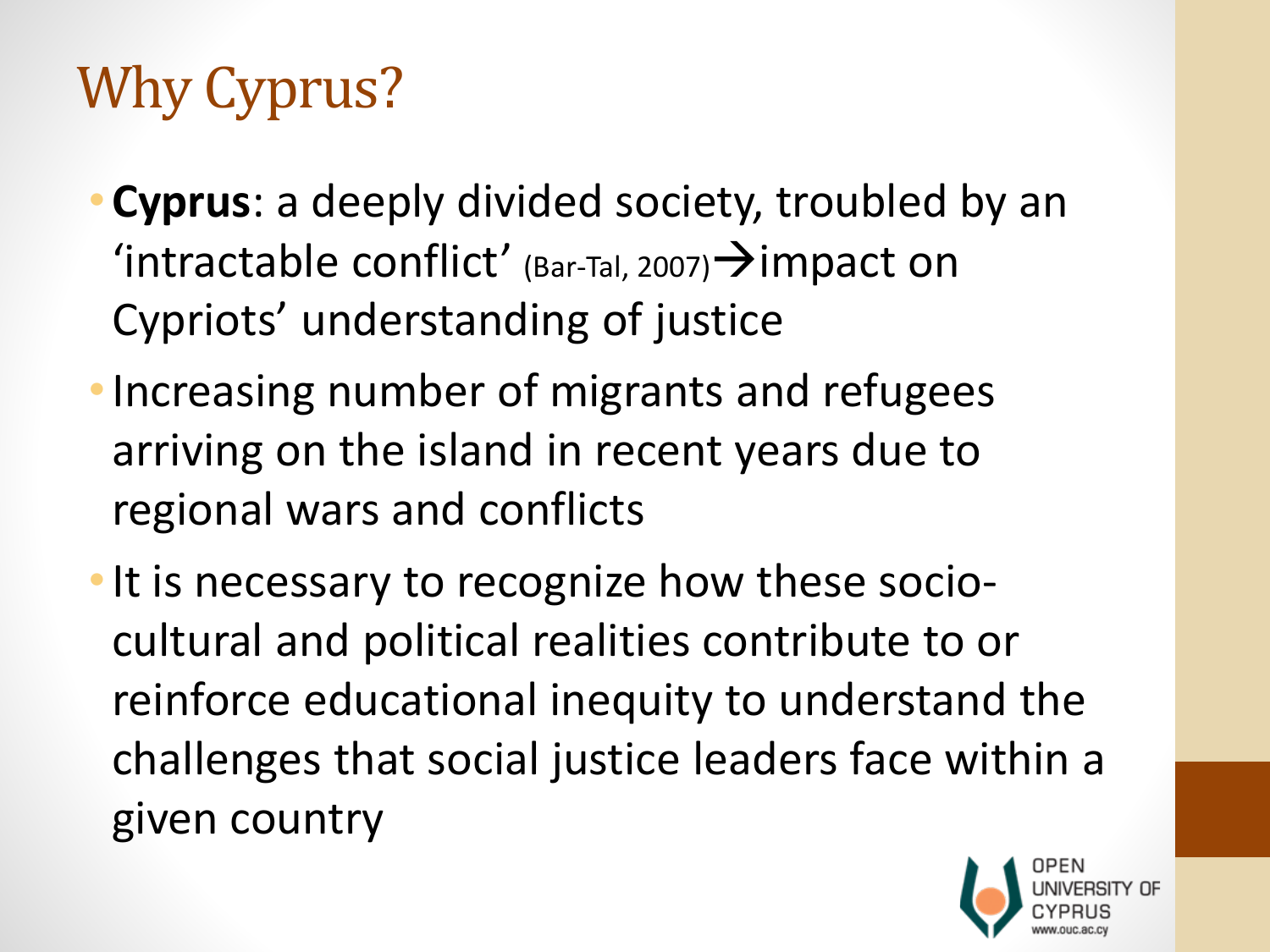# Questions driving today's talk

- 1. What dispositions and practices are needed to enact social justice leadership in a divided and multicultural society such as Cyprus?
- 2. What distinguishes social justice school leaders within such a setting?

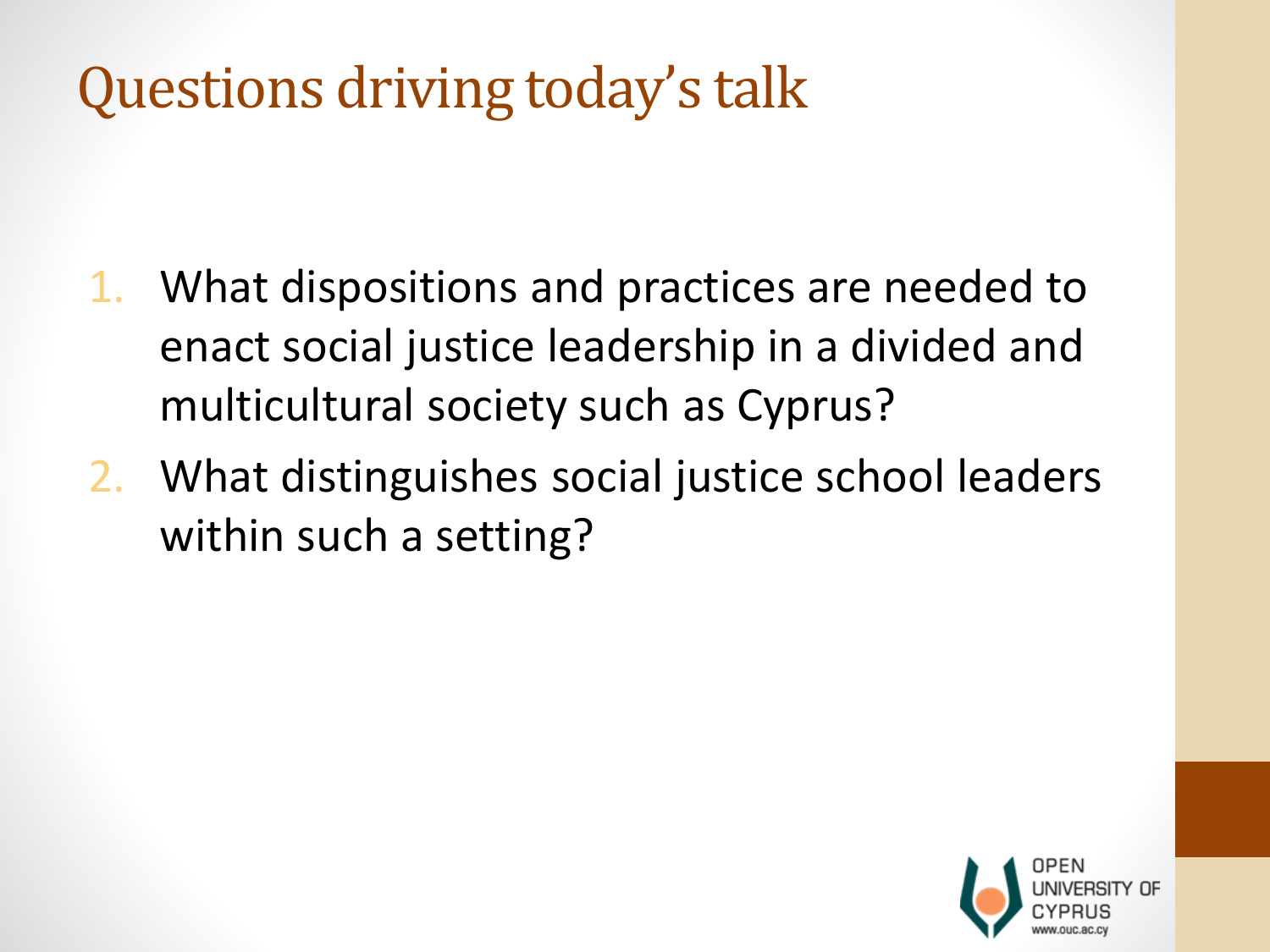# Social Justice Leadership (I)

- The notion of 'social justice' is contested
- •'**Social justice**': an "egalitarian society that is based on principles of equality and solidarity, that understands and values human rights, and that recognizes the dignity of every human being" (Zajda, Majhanovich & Rust, 2006, p. 10; see also Bogotch & Shields, 2014)
- •Achieving social justice is very much related to the social and political circumstances that exist within a particular setting

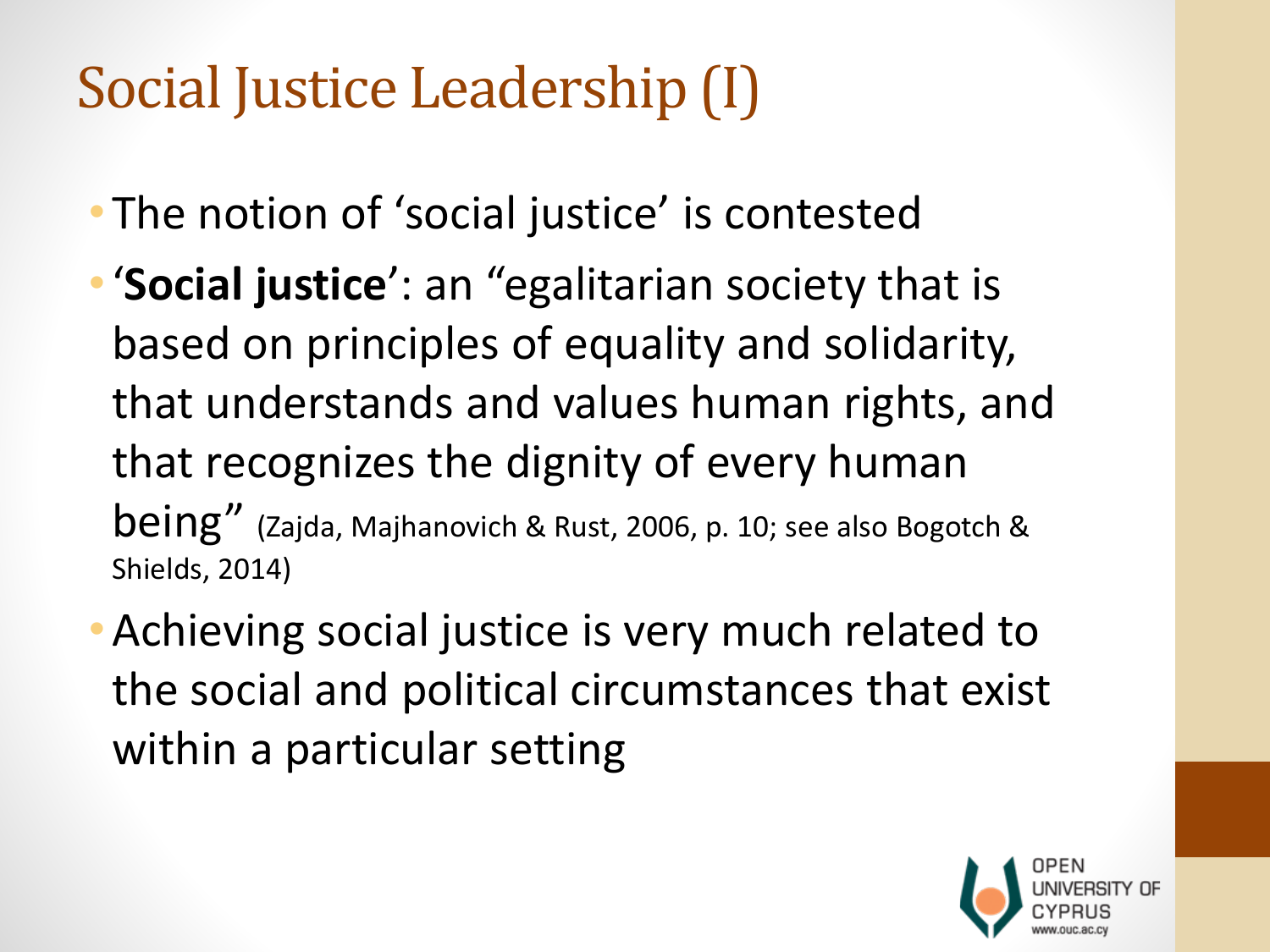### Bogotch and Shields (2014, p. 10)

*The challenge facing educational leaders in every nation-state in the world is to reprioritize practices so as to address the pragmatic needs to successfully lead schools, school systems, and universities effectively and efficiently, while at the same time to ensure, despite the business of their lives, that they address the difficult challenges posed by social, political, and economic realities, by issues of disparity, poverty, oppression, conflict and prejudice and by inappropriate uses of power.*

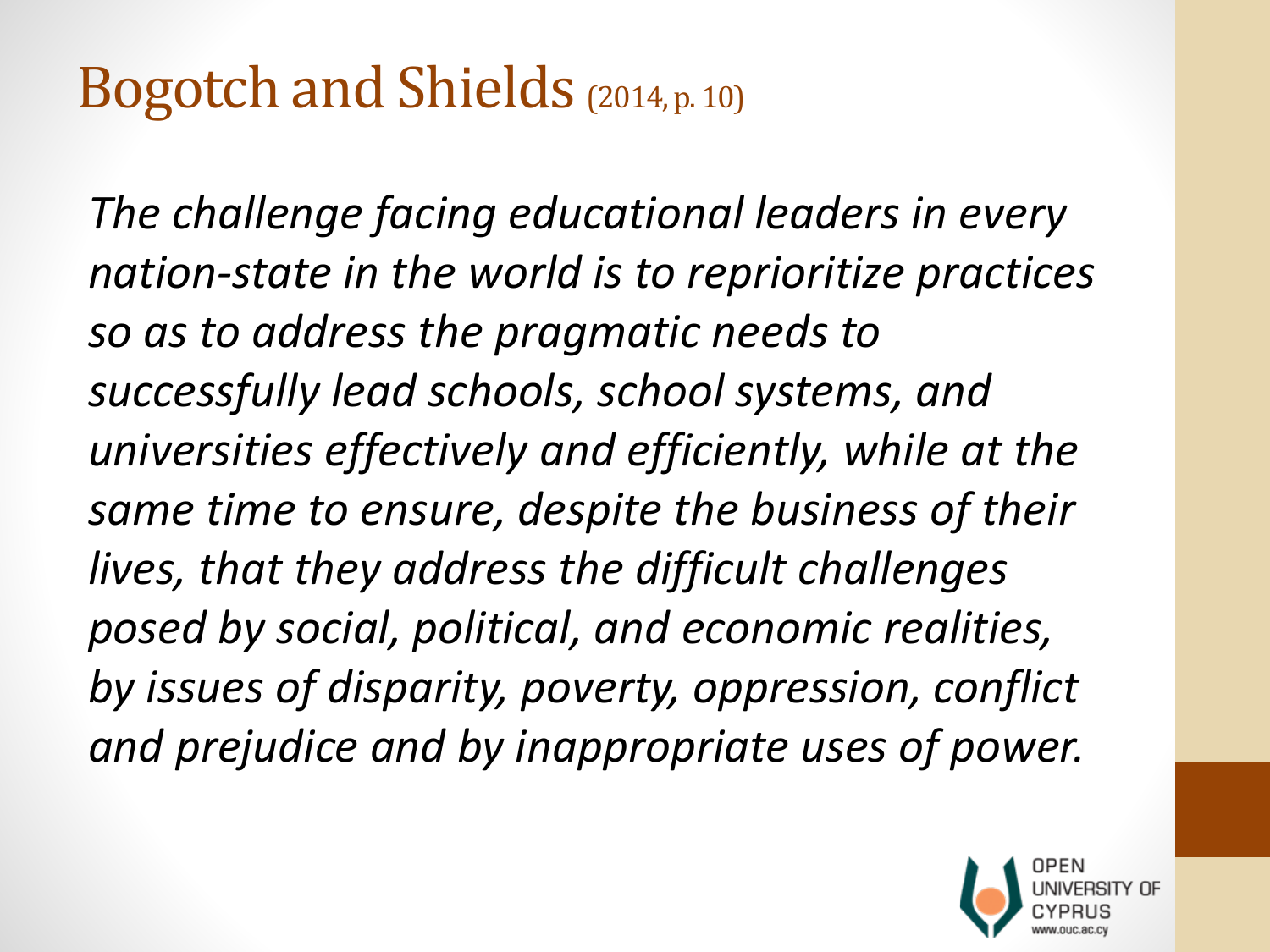# Social Justice Leadership (II)

- School leaders make issues of social inclusion and multiculturalism (race, class, gender, disability and other historically marginalized conditions) central to their leadership practice and vision
- •Ask questions about how social, political, and economic realities within a particular society influence school organizational structures and cultures (Berkovich, 2014)

• There are distinguishing characteristics and inclusive practices of school leaders who are led by values of social justice, diversity and equality in their school communities (Goddard, 2007; Leeman, 2007; Mahieu & Clycq, 2007; Walker, 2007)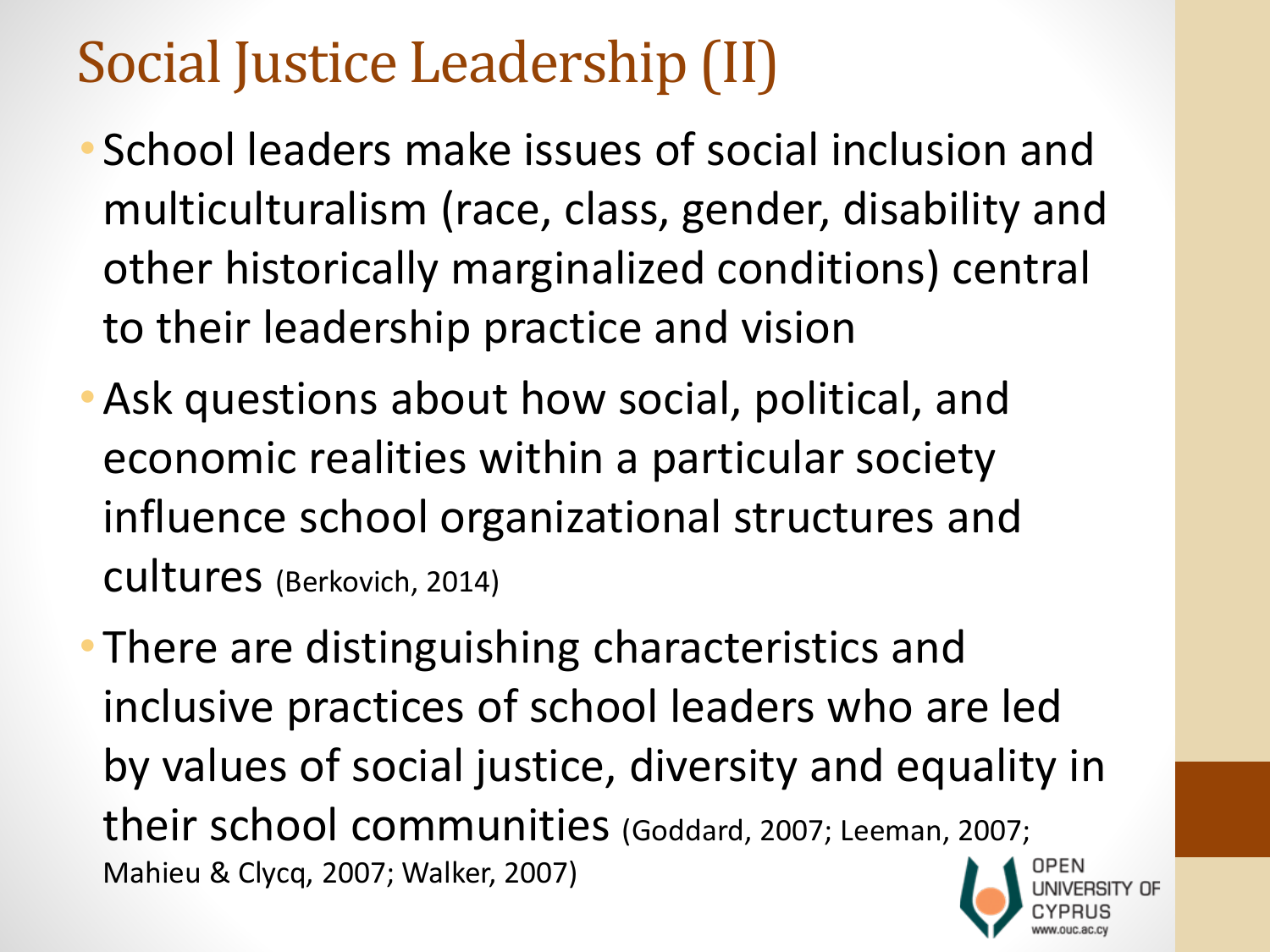#### Social justice leadership practices (MacDonald, 2019, 2020)

- **focus on pedagogy** i.e. on improving student learning outcomes (Brown et al., 2011; Day, 2005; Hayes et al., 2006; Smyth, 2012; Theoharis, 2009; Thomson, 2002).
- **promote a shared ethos of social justice as a key part of the school's agenda** (Anderson, 2009; Arar et al., 2017; Blackmore, 2006; Brooks, 2012; Brown, 2004; Day, 2005; Furman, 2012; Hayes et al., 2006; Horsford, 2011; Niesche, 2017b; Smyth, 2012; Taysum & Gunter, 2008; Theoharis, 2009; Thomson, 2002; Wilkinson, 2018).
- **distributed leadership** (Brooks, 2012; Brown et al., 2011; Hayes et al., 2004; Lingard et al., 2003; Smyth, 2012).
- **seek to develop networks and partnerships with local organizations and businesses which create powerful educational connections**(Robinson et al., 2015).
- **champion supportive social relationships with and between staff, students and in the community** (Brown, 2008; Furman, 2012; Hayes et al., 2004; Smyth, 2012; Theoharis, 2009) e.g a culture of care and trust
- **be activist and political** (Brooks, 2012; Smyth, 2012). For example, school leaders who have a social justice focus recognize forms of racism and seek to openly acknowledge and address where it occurs. They will challenge power relations and structural inequalities and deficit discourses, promote equal opportunities for marginalized children (Anderson, 2009; Smyth, 2012).
- **be critically reflective on and take action that makes a difference in students' everyday lives**(Furman, 2012; Smyth, 2012; Young, 2015).

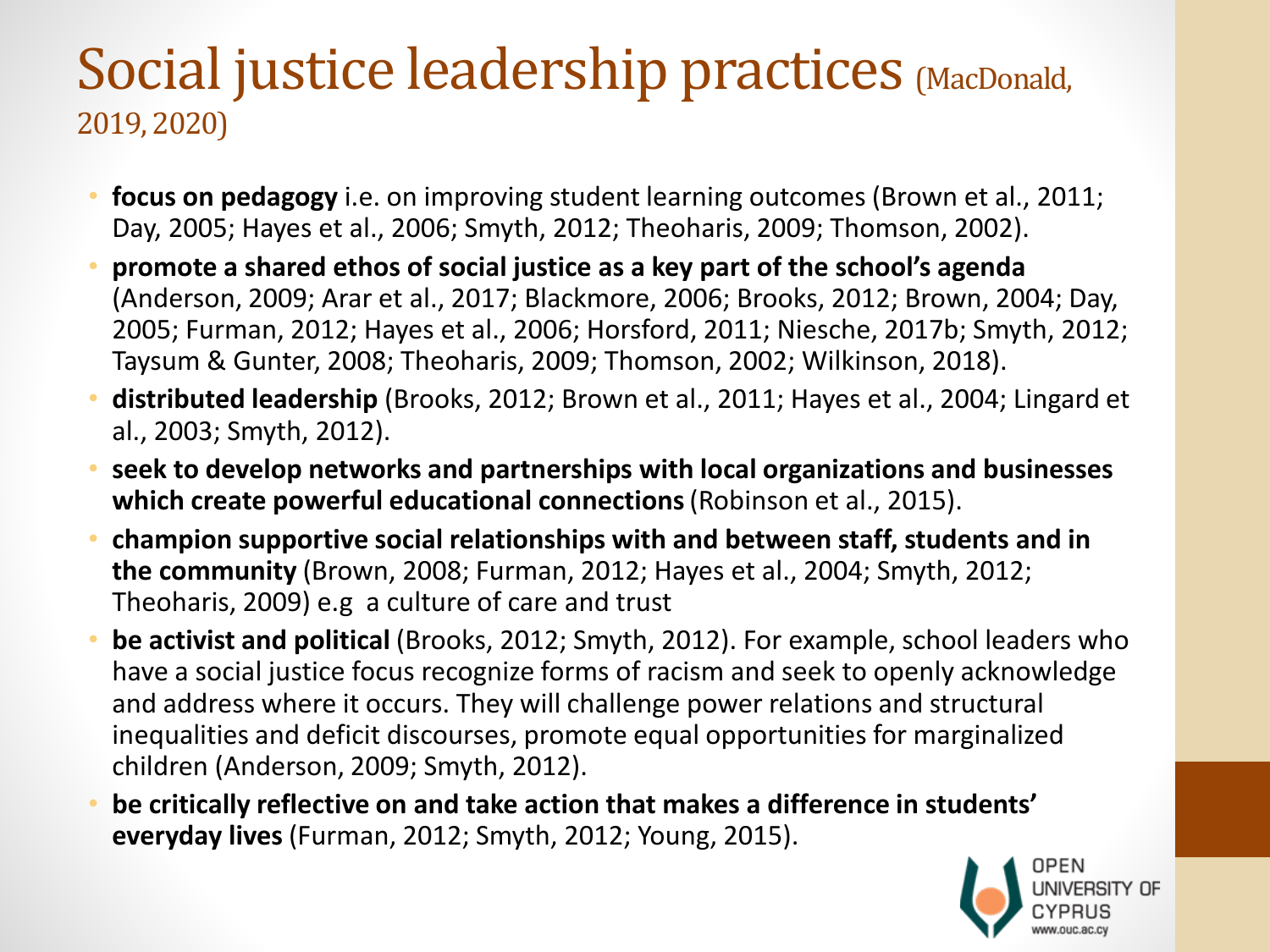# The social and political context of Cyprus

- The wider political realities within a society suffering from intractable conflict add several layers of complexity
- The dividing issue often prevent other social concerns (e.g. social justice for all; solidarity for immigrants or those who don't belong to the same religious group) from finding their well-deserved place into everyday school discourses and practices
- There seems to be a 'selective' approach toward respect of social justice and implementation of others' human rights (Zembylas, 2008, 2015; Zembylas & Iasonos, 2014, 2015).

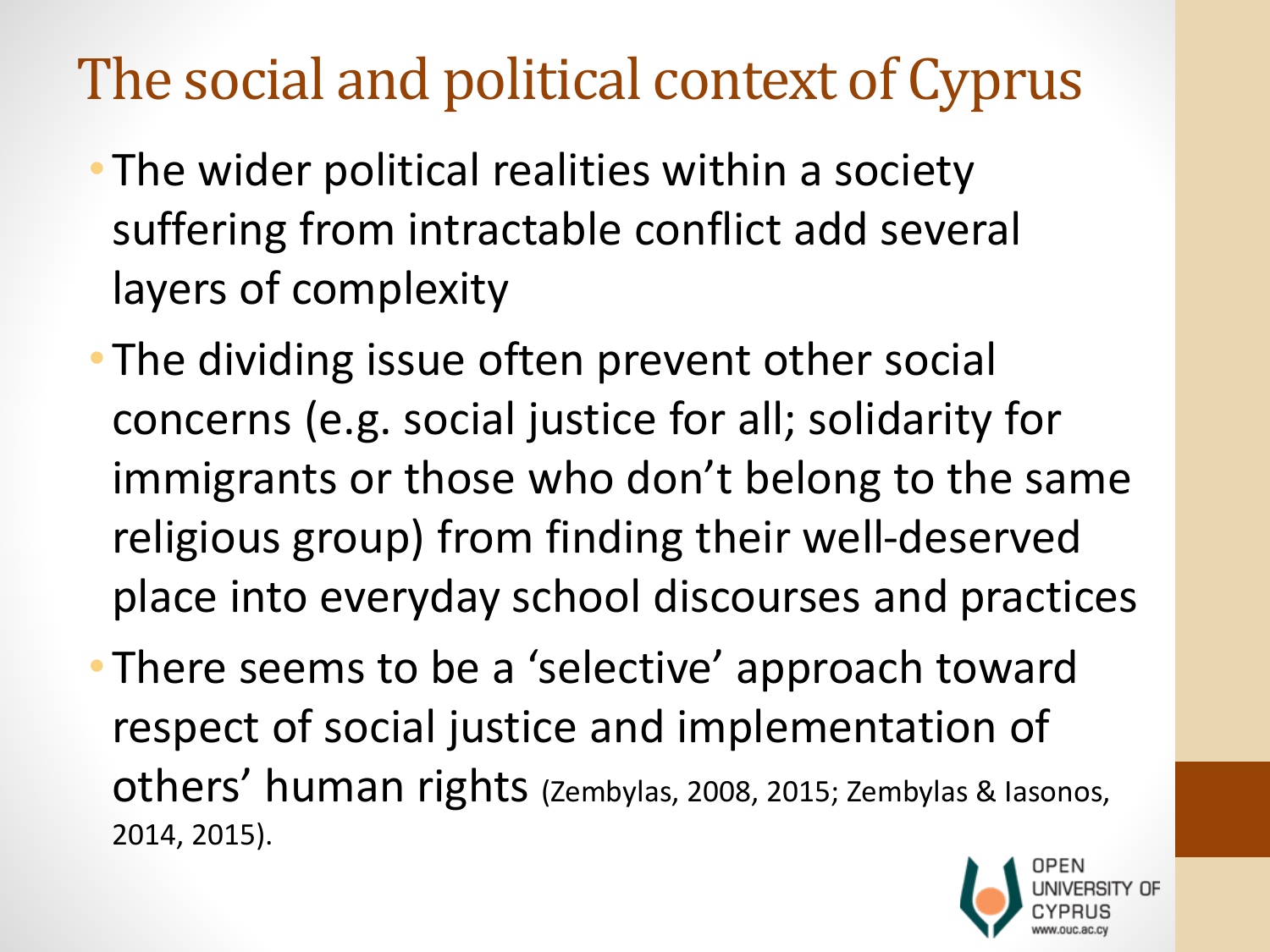# Synthesis of findings from my research studies

- 1. Taking a firm stance against racism and nationalism
- 2. Enacting empathy;
- 3. Taking into consideration the ethnic division of Cyprus and the sensitivities around it;
- 4. Forging a strong connection with the community; and
- 5. Taking action to make school a catalyst for social change.

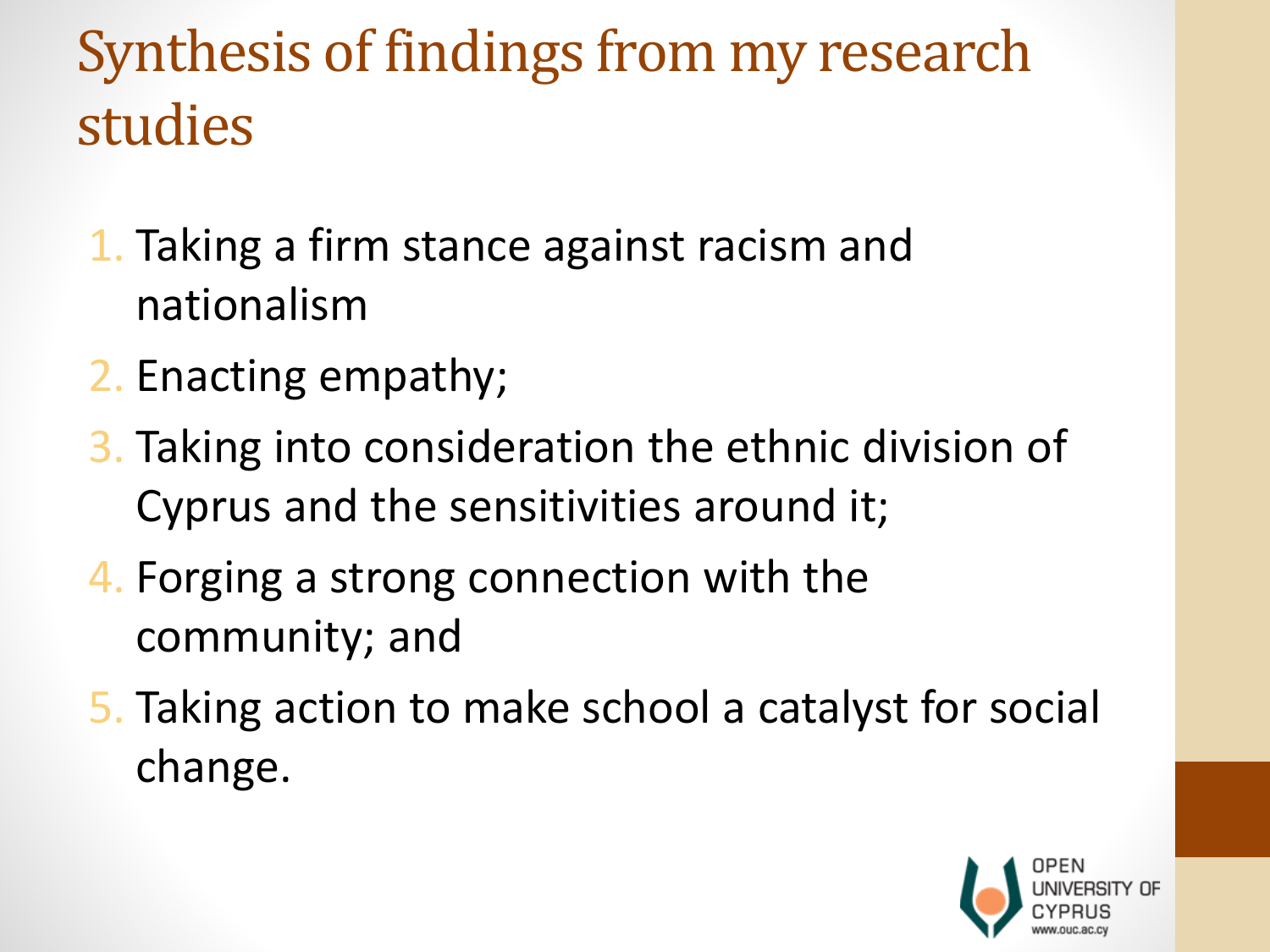### Three short stories

- •George
- •Eleni
- •Maria

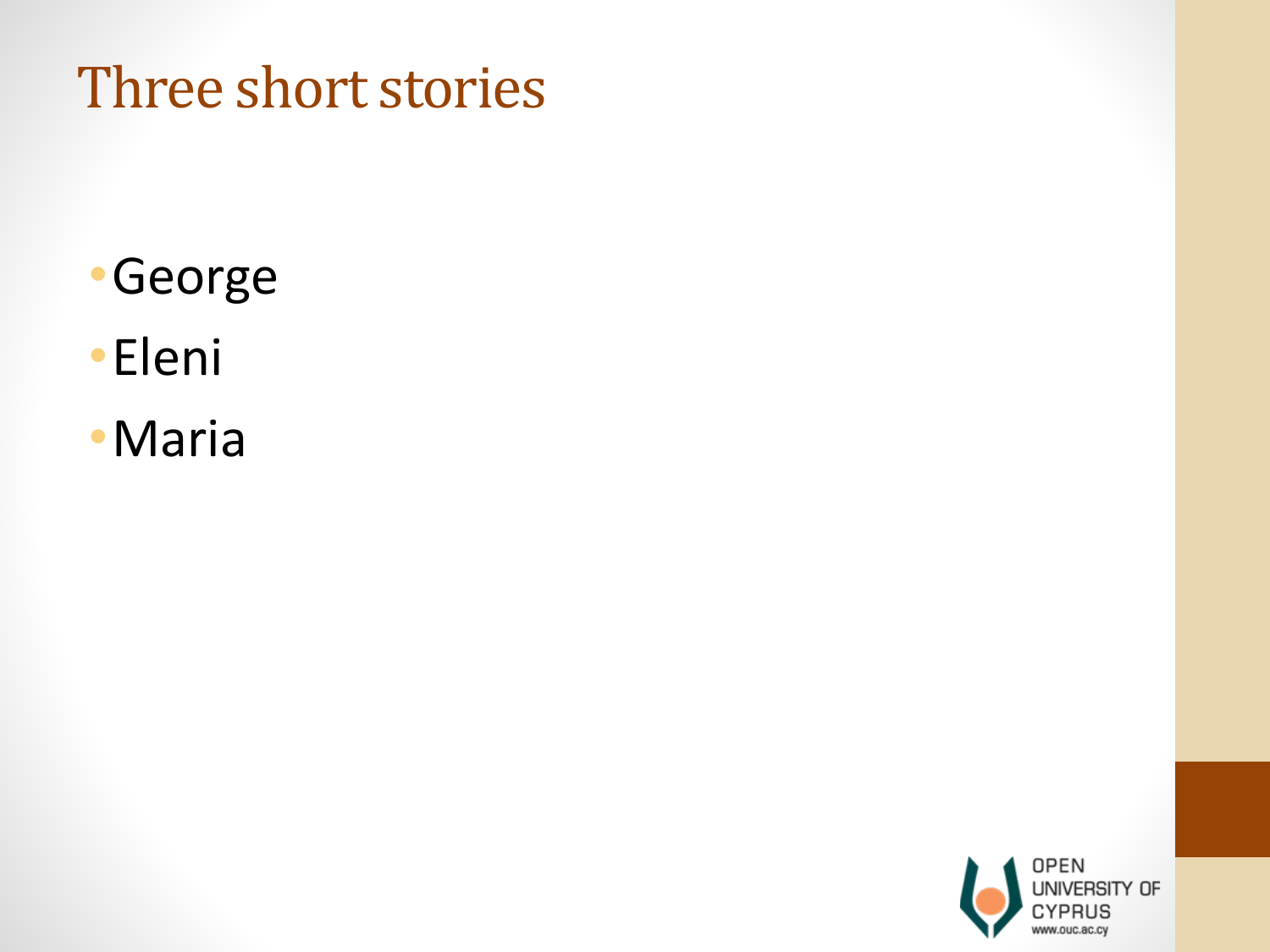# Main points

- Social justice leadership is inevitably '**contextualized**' in a society, therefore, social justice issues need to be considered through the interactions of multiple levels and systems of interaction to gain a **socio-ecological perspective** on how school contexts are culturally, politically and socially positioned (Berkovich, 2014; Furman & Gruenewald, 2004; Hallinger, 2018; King & Travers, 2017; Miller, 2021)
- These principals show us through their everyday leadership how they create '**small openings**' and '**cracks**' (Zembylas, 2008, 2015) that raise new prospects framed in social justice terms

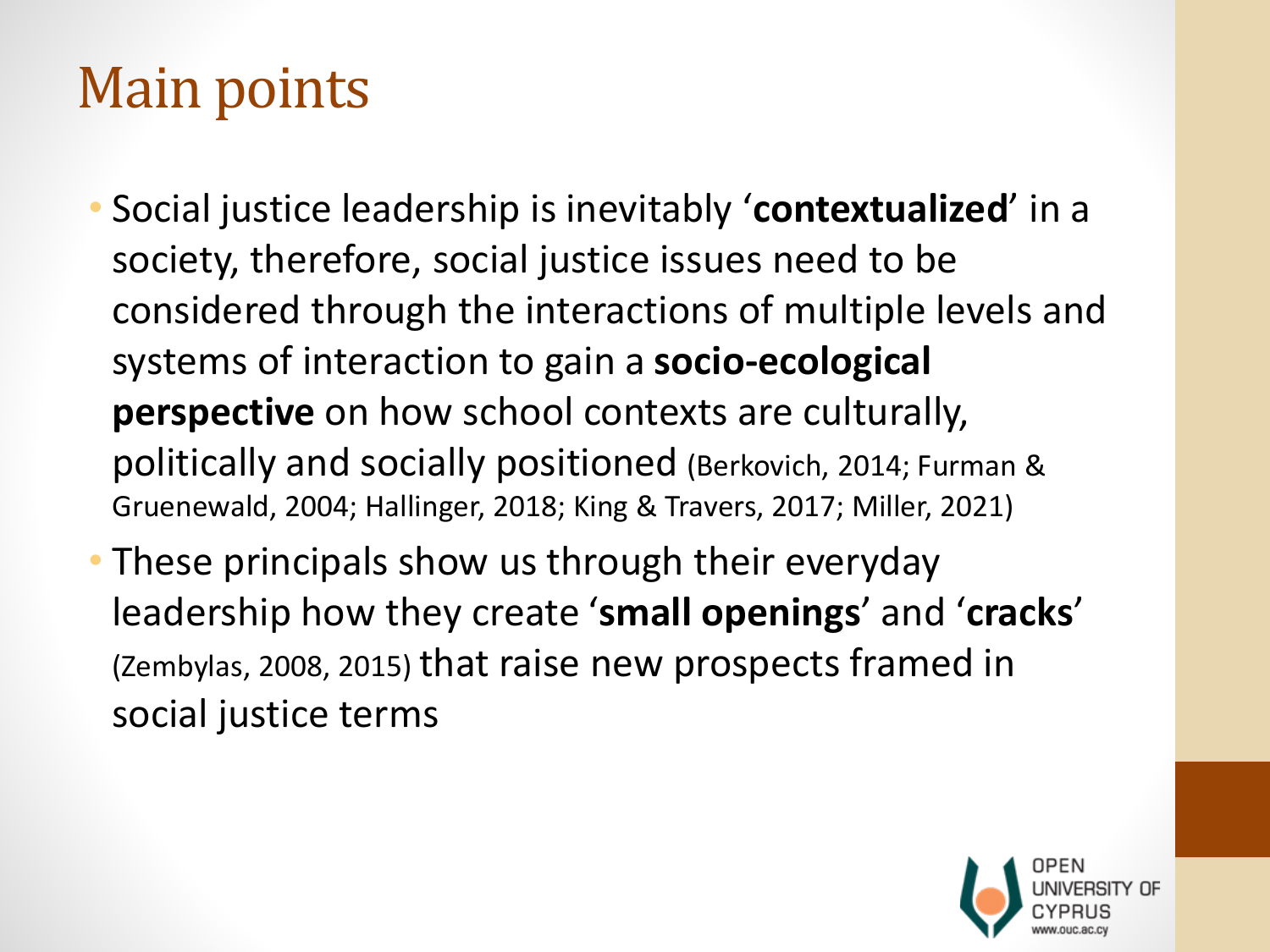# Recommendations for social justice leadership

- 1. School leaders are encouraged to critically explore their own understanding and perspectives on justice
- 2. Social justice leadership needs to be examined through a socio-ecological framework to gain understanding of the contextual complexities of schools and how those shape school leaders' beliefs and practices
- 3. It is important for school principals to come into contact with other school leaders who espouse beliefs and values of social justice and hear stories of how they have the power to make changes in their own school despite adversary political conditions